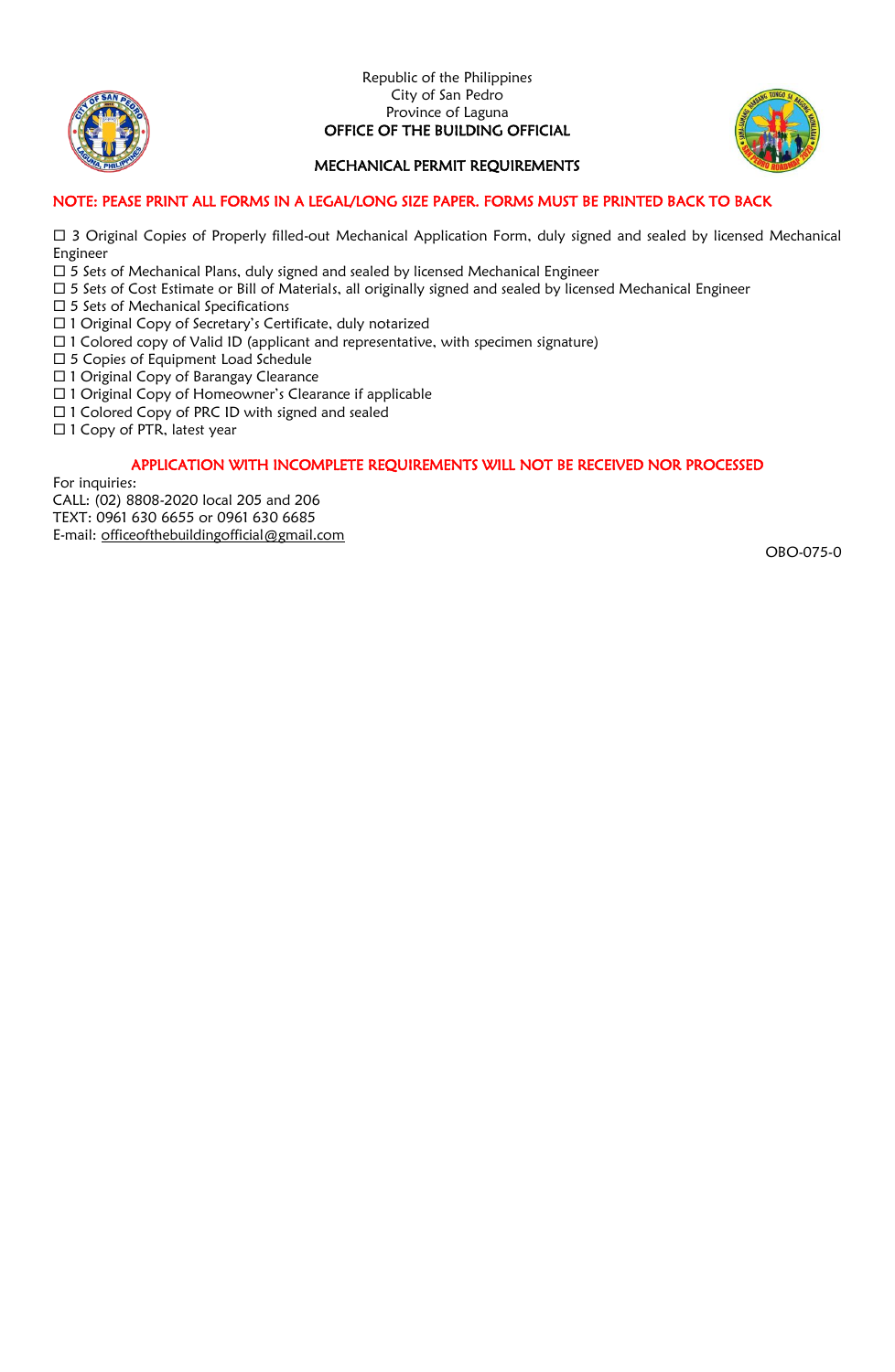| OBO-062-0<br>Republic of the Philippines<br>Department of Public Works and Highways<br>OFFICE OF THE BUILDING OFFICIAL<br>City of San Pedro, Laguna<br>Area Code: 4023                                                                                                                                                                                                                                                                                                                                                                                                              |                                                                           |                                                              |                                                                                                                   |                                                     |                               |  |  |  |  |
|-------------------------------------------------------------------------------------------------------------------------------------------------------------------------------------------------------------------------------------------------------------------------------------------------------------------------------------------------------------------------------------------------------------------------------------------------------------------------------------------------------------------------------------------------------------------------------------|---------------------------------------------------------------------------|--------------------------------------------------------------|-------------------------------------------------------------------------------------------------------------------|-----------------------------------------------------|-------------------------------|--|--|--|--|
|                                                                                                                                                                                                                                                                                                                                                                                                                                                                                                                                                                                     | <b>MECHANICAL PERMIT</b>                                                  |                                                              |                                                                                                                   |                                                     |                               |  |  |  |  |
| APPLICATION No.<br>MP No.<br>BUILDING PERMIT No.                                                                                                                                                                                                                                                                                                                                                                                                                                                                                                                                    |                                                                           |                                                              |                                                                                                                   |                                                     |                               |  |  |  |  |
|                                                                                                                                                                                                                                                                                                                                                                                                                                                                                                                                                                                     | OWNER / APPLICANT LAST NAME                                               | BOX 1 (TO BE ACCOMPLISHED IN PRINT BY THE OWNER / APPLICANT) | <b>FIRST NAME</b>                                                                                                 | M.I.                                                | TIN                           |  |  |  |  |
|                                                                                                                                                                                                                                                                                                                                                                                                                                                                                                                                                                                     |                                                                           |                                                              |                                                                                                                   |                                                     |                               |  |  |  |  |
| FOR CONSTRUCTION OWNED<br>BY AN ENTERPRISE                                                                                                                                                                                                                                                                                                                                                                                                                                                                                                                                          |                                                                           | FORM OF OWNERSHIP                                            |                                                                                                                   |                                                     | USE OR CHARACTER OF OCCUPANCY |  |  |  |  |
| ADDRESS: No. STREET                                                                                                                                                                                                                                                                                                                                                                                                                                                                                                                                                                 |                                                                           | <b>BARANGAY</b>                                              | CITY/MUNICIPALITY ZIP CODE TELEPHONE No.                                                                          |                                                     |                               |  |  |  |  |
|                                                                                                                                                                                                                                                                                                                                                                                                                                                                                                                                                                                     |                                                                           |                                                              |                                                                                                                   |                                                     |                               |  |  |  |  |
|                                                                                                                                                                                                                                                                                                                                                                                                                                                                                                                                                                                     |                                                                           |                                                              |                                                                                                                   |                                                     |                               |  |  |  |  |
| <b>SCOPE OF WORK</b>                                                                                                                                                                                                                                                                                                                                                                                                                                                                                                                                                                |                                                                           |                                                              |                                                                                                                   |                                                     |                               |  |  |  |  |
|                                                                                                                                                                                                                                                                                                                                                                                                                                                                                                                                                                                     | □ NEW CONSTRUCTION                                                        |                                                              |                                                                                                                   |                                                     |                               |  |  |  |  |
| $\Box$ ERECTION                                                                                                                                                                                                                                                                                                                                                                                                                                                                                                                                                                     |                                                                           |                                                              |                                                                                                                   | $\square$ DEMOLITION $\_\_\_\_\_\_\_\_\_\_\_\_\_\_$ |                               |  |  |  |  |
| $\Box$ ADDITION                                                                                                                                                                                                                                                                                                                                                                                                                                                                                                                                                                     | □ ACCESSORY/BUILDING STRUCTURE                                            |                                                              |                                                                                                                   |                                                     |                               |  |  |  |  |
| $\Box$ ALTERATION                                                                                                                                                                                                                                                                                                                                                                                                                                                                                                                                                                   |                                                                           |                                                              |                                                                                                                   |                                                     |                               |  |  |  |  |
|                                                                                                                                                                                                                                                                                                                                                                                                                                                                                                                                                                                     |                                                                           | BOX 2 (TO BE ACCOMPLISHED BY THE DESIGN PROFESSIONAL)        |                                                                                                                   |                                                     |                               |  |  |  |  |
| <b>INSTALLATION AND OPERATION OF:</b><br>$\Box$ BOILER<br>$\Box$ CENTRAL AIR-CONDITIONING<br>$\Box$ DUMBWAITER<br>$\Box$ PRESSURE VESSEL<br>$\Box$ MECHANICAL VENTILATION<br>$\Box$ PUMPS<br>$\Box$ INTERNATIONAL COMBUSTION ENGINE<br><b>COMPRESSED VACCUUM, INSTITUTIONAL</b><br>□ ESCALATOR<br>AND / OR INDUSTRIAL GAS<br><b>D MOVING SIDEWALK</b><br>$\Box$ Refrigeration and ICE making<br>□ PNEUMATIC TUBES, CONVEYORS<br>$\Box$ WINDOW TYPE AIRCONDITIONING<br>□ FREIGHT ELEVATOR<br>$\Box$ PACKAGE/SPLIT TYPE AIRCONDITIONING<br><b>D PASSENGER ELEVATOR</b><br>□ CABLE CAR |                                                                           |                                                              |                                                                                                                   |                                                     |                               |  |  |  |  |
| BOX <sub>3</sub>                                                                                                                                                                                                                                                                                                                                                                                                                                                                                                                                                                    |                                                                           |                                                              | BOX <sub>4</sub>                                                                                                  |                                                     |                               |  |  |  |  |
|                                                                                                                                                                                                                                                                                                                                                                                                                                                                                                                                                                                     | DESIGN PROFESSIONAL, PLANS & SPECIFICATIONS                               |                                                              |                                                                                                                   | SUPERVISOR / IN-CHARGE OF MECHANICAL WORKS          |                               |  |  |  |  |
| Date<br><b>ADDRESS</b>                                                                                                                                                                                                                                                                                                                                                                                                                                                                                                                                                              | PROFESSIONAL MECHANICAL ENGINEER<br>(Signed and Sealed Over Printed Name) |                                                              | □PROFESSIONAL MECHANICAL ENGINEER □MECHANICAL ENGINEER<br>(Signed and Sealed Over Printed Name)<br><b>ADDRESS</b> |                                                     |                               |  |  |  |  |
| PRC No.                                                                                                                                                                                                                                                                                                                                                                                                                                                                                                                                                                             | Validity                                                                  |                                                              | PRC No.                                                                                                           |                                                     | Validity                      |  |  |  |  |
| PTR No.                                                                                                                                                                                                                                                                                                                                                                                                                                                                                                                                                                             | Date Issued                                                               |                                                              | PTR No.                                                                                                           |                                                     | Date Issued                   |  |  |  |  |
| Issued at<br>T.I.N                                                                                                                                                                                                                                                                                                                                                                                                                                                                                                                                                                  |                                                                           | Issued at<br>T.I.N                                           |                                                                                                                   |                                                     |                               |  |  |  |  |
| BOX 5<br><b>BUILDING OWNER</b><br>(Signature Over Printed Name)                                                                                                                                                                                                                                                                                                                                                                                                                                                                                                                     |                                                                           |                                                              | BOX 6<br>WITH MY CONSENT: LOT OWNER<br>(Signature Over Printed Name)<br>Date:                                     |                                                     |                               |  |  |  |  |
| <b>Address</b>                                                                                                                                                                                                                                                                                                                                                                                                                                                                                                                                                                      | Date:                                                                     |                                                              | Address                                                                                                           |                                                     |                               |  |  |  |  |
| C.T.C. No.                                                                                                                                                                                                                                                                                                                                                                                                                                                                                                                                                                          | Date Issued                                                               | Place Issued                                                 | C.T.C. No.                                                                                                        | Date Issued                                         | Place Issued                  |  |  |  |  |